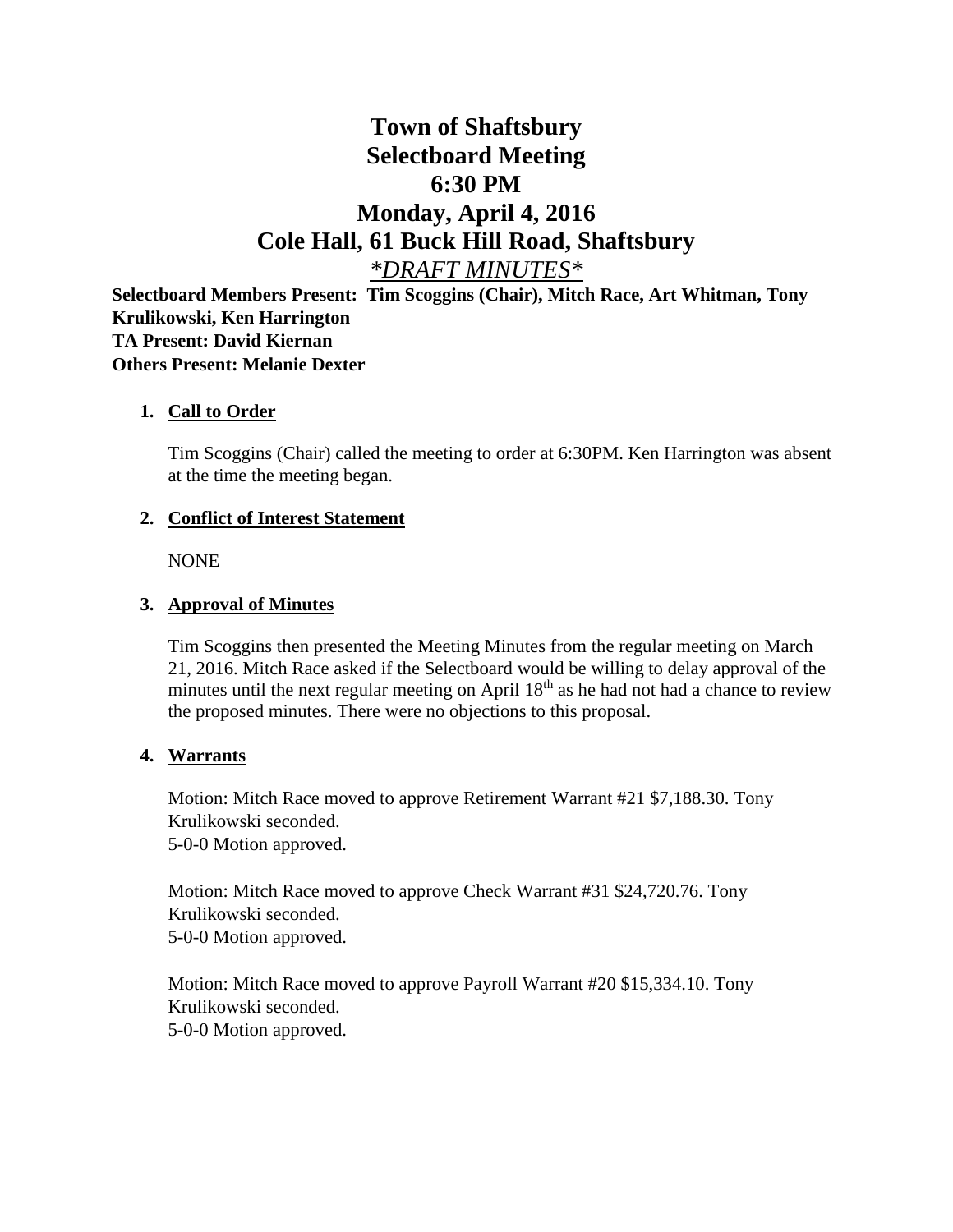## **5. Announcements**

Mitch Race announced that the Shaftsbury Historical Society's ceremony to honor Shaftsbury's 3rd Annual Ordinary Hero would be held on June 4, 2016 from 2:00PM to 4:00PM at the Galusha Homestead. Mr. Race also announced that the Shaftsbury Historical Society's Annual Meeting would be held on April 17, 2016<sup>th</sup> from 2:00PM to 4:00PM.

## **6. Public Commments**

NONE

## **7. Treasurer's Report – Melanie Dexter**

Melanie Dexter briefly reported on the Town's finances by stating that we are threequarters of the way through the fiscal year and expenditures are at about 75%.

Ms. Dexter then provided a summary of the recommendation from the final report from the external auditors, Sullivan & Powers:

- a) Segregation of Duties (regarding reserve funds): Ms. Dexter met with Bob Holmes, Town Auditor, to develop a procedure to reconcile reserve funds on a monthly basis. The Treasurer has brought the reconciliation process "in-house" in order to accurately calculate and allocate interest across the various reserve accounts and she will provide a packet of information to the Town Auditors for review. Ms. Dexter will also make the general journal entries available to the public and reviewed monthly as well.
- b) Fixed Asset Accounting and Reporting: David Kiernan will be working on this as an on-going project.
- c) Accounting of Long-Term Leases: Due to changes in accounting procedures, longterm leases (such as those for vehicles) need to show the loan as revenue and then expensed out. Tim Scoggins inquired how the payment would be budgeted and David Kiernan replied that it would be reflected as debt service.
- d) Formal Adoption of Policies on Fraud Prevention, Investments and Reserve Fund Balances: David Kiernan reported that the Vermont League of Cities and Towns provided a template for the Fraud Prevention and Investment Policies and that the Town had a policy regarding Reserve Fund Balance(s) on the books from 2013 but it was unsigned.

Tim Scoggins asked for some clarification on the language regarding collateralization in the Investment Policy and Melanie Dexter replied that it simply meant that the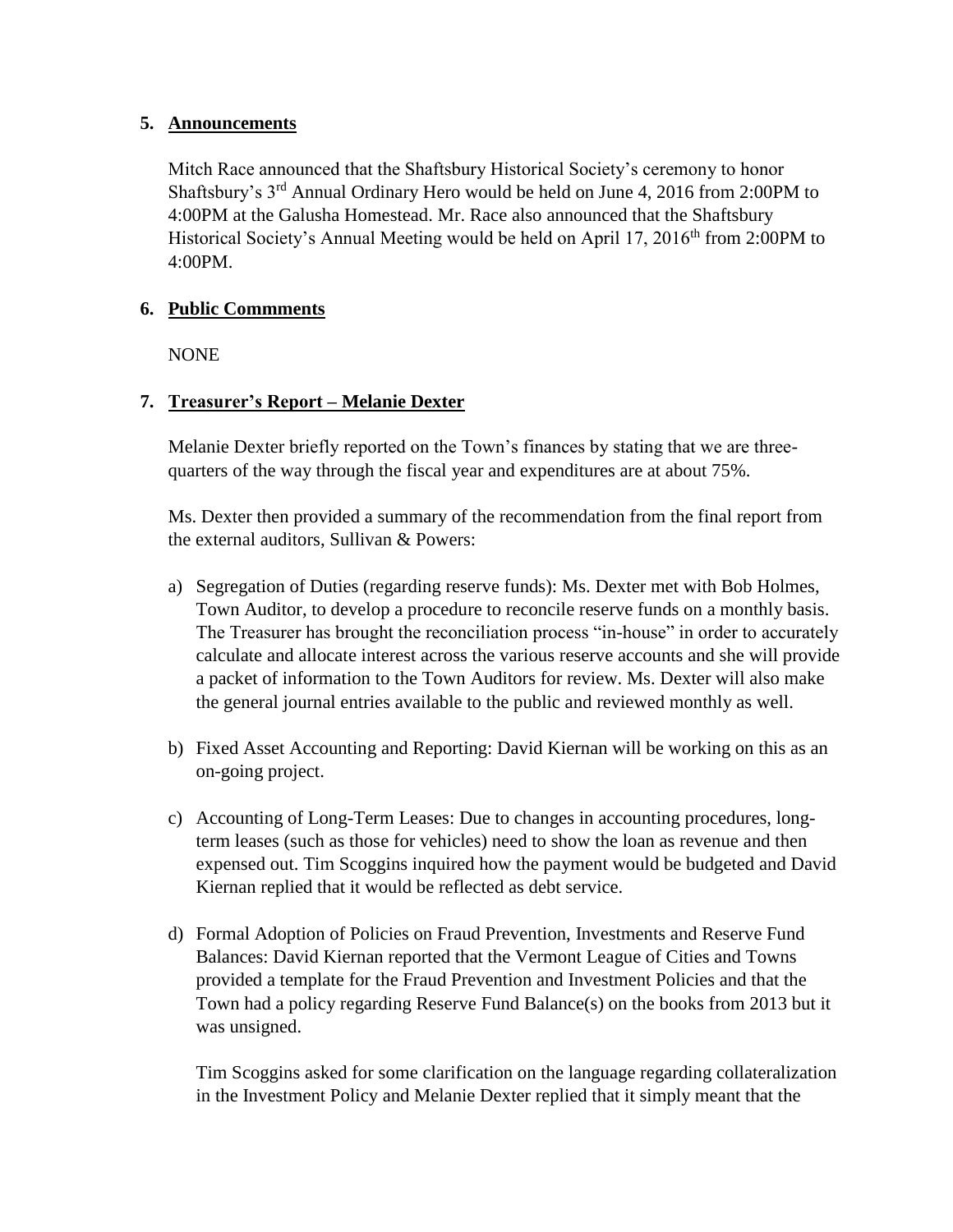Town's investments needed to be backed sufficiently without much risk. Mr. Scoggins also asked about the conflict of interest provision in the same policy and Ms. Dexter said that it meant that individual financial advisors should not be shared amongst Town officers and the Town itself but that this was not an issue since the Town deals only with a department of the bank that specializes in commercial and municipal finances.

The policies will be cleaned up and then presented at the next meeting for adoption.

- e) Stale Checks: Sullivan & Powers found six (6) stale checks that should either be reissued or turned over the State, totaling \$757.85.
- f) Accounting & Procedure Manual: Bill Fisk started a manual and Melanie Dexter will continue to develop a comprehensive manual that is detailed enough for someone to step in and do the Treasurer's job. Ms. Dexter also appointed an Assistant Treasurer who has access to passwords in order to cover in the event of an emergency.

Ms. Dexter said that Sullivan & Powers also identified compliance with **GASBY**, Fraud Prevention and Internal Controls as issues to be addressed. Ms. Dexter also commented that some of the recommendations were difficult to comply with in total because the Town is small without much staff

Tim Scoggins commended Ms. Dexter and her the staff for compiling this information and swiftly implementing the recommended policies.

# **8. Road Foreman Report**

Steve Washburn was not present at the meeting due to a busy day plowing the roads and managing two (2) broken trucks out on the roads. David Kiernan gave the Road Foreman's report, beginning with stating that one of the trucks broke down on a paved road route and the older tandem truck broke down on Reservoir Road with a full load of salt and sand.

Mr. Kiernan reported that prior to the Monday snowstorm, the Road Crew had been working on spot-grating and brush clearing. The crew was looking toward beginning a regular circuit of grating soon. Mitch Race pointed out that the conditions were rough on West Mountain Road and North Road and Mr. Kiernan agreed that those two routes are perennial problem areas. Mr. Kiernan reminded the Board that the road budget for FY17 was more open because of the savings on the salt/sand that went unused this past winter season.

Mr. Kiernan then presented RFPs for the following projects: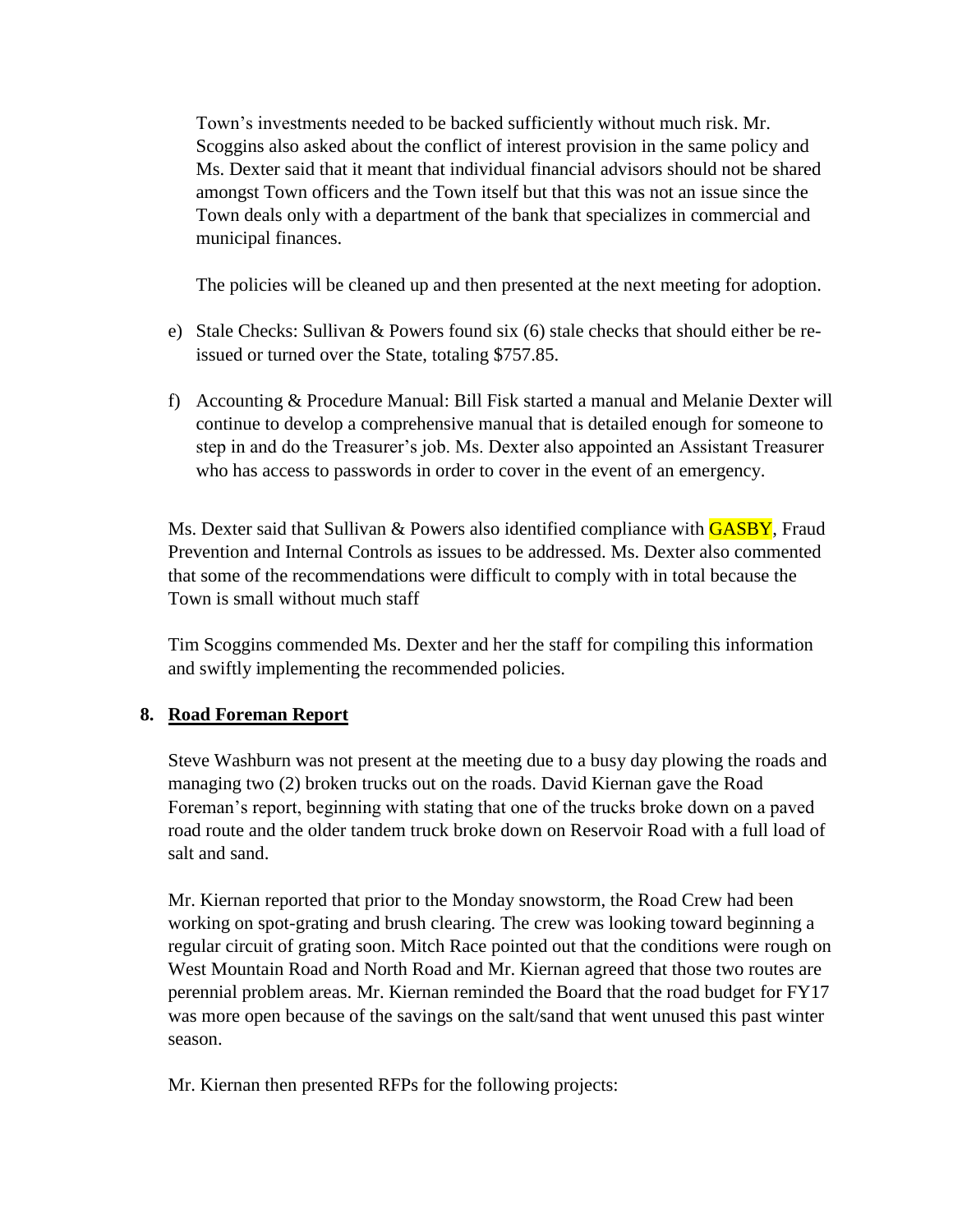- a. RFP Chip Seal Paran Acres
- b. RFP Reclaim-Cold Mix-Chip Seal Hewitt and Harvest Hills

Motion: Art Whitman moved to accept and make public the RFPs for the chip-sealing of Paran Acres and the reclaiming, cold-mix and chip-sealing of Hewitt Drive and Harvest Hills. Mitch Race seconded.

Tim Scoggins asked if the reclamation of Harvest Hills would involve both the removal of asphalt and the reshaping of the roads. David Kiernan replied that the first 700 feet of road beginning at the intersection of Lamb Road and move northward would involve the reconstruction of a new roads base. Ken Harrington asked if the Shaftsbury Road Crew would be handling the ditching and shoulder work. David Kiernan replied that they would and that the Town would be taking care of everything besides the actual re-doing of the road, including traffic control. Mr. Kiernan said that the roads would remain open through construction.

5-0-0 Motion approved.

Mitch Race asked what the end date would be for bids on the project. Mr. Kiernan said bids would need to be in by 5:00PM on Monday, April 18<sup>th</sup>.

David Kiernan also reported that the Culvert Replacement Alternatives Analysis from Mance Engineering was being circulated for the Board's review. The deadline for grant applications for this year would not be met but the additional year would allow for the Town to accrue the funds needed to match grant funds.

#### **9. Selectboard Goals 2016**

#### **a. Garage**

At the regular meeting on March 21, 2016, the Board agreed to evaluate the site on North Road and stake out possible locations for the garage and outbuilding(s). Tim Scoggins reported that members of the Board had visited the site and determined that there is enough room to place the garage close to the road and the "piles" of salt and sand can be located further down the hill at the originally-proposed garage site.

Mr. Scoggins went on to say that a site plan will need to be developed for the portion of property located on North Road and that the Town will likely ask MSK Engineering to do the work as the firm is familiar with the general area. The property purchased by the Town last year on North Road does have a septic system and a well.

Art Whitman cautioned that the Town should not engage MSK until the title to the second North Road property (currently under contract) is secured. Mr. Scoggins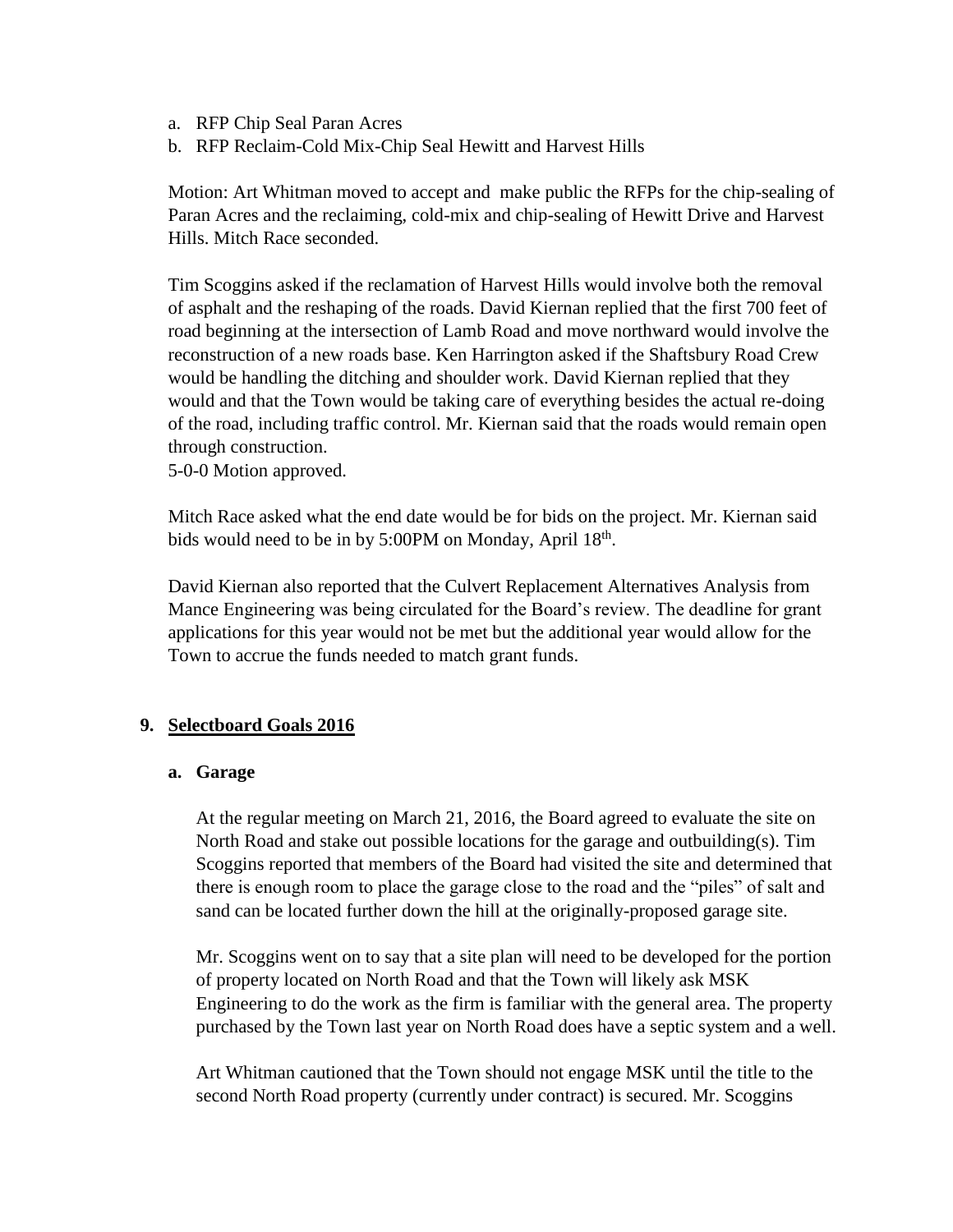agreed and said that the Board members could go ahead with forming a plan amongst themselves.

Tim Scoggins pointed out that now may be a good time to make changes to the transfer station, including the removal of a metal three-bay garage that contains some old government-issued generators. Art Whitman volunteered to speak with Oliver Durand about the generators to see if they are worth saving. Mr. Scoggins went on to say that the transfer station building is also in rough shape and that Trevor Mance of TAM, Inc. indicated that moving forward, a structure with a roof is not necessary for the transfer station and that only large containers are needed. Art Whitman asked if the cardboard bailer in the transfer station is still useable. David Kiernan replied that it is and that a place can be found for it if changes are made to the structure of the transfer station.

Tim Scoggins then asked the Board to consider whether or not to use Morton Builders as the "sole source" contractor on the garage or if the project should be put out to bid. Mr. Scoggins said that the bidding process would require careful scrutiny and that there are advantages to using only Morton on the job. A representative from Morton Builders will be at the next regular meeting on April 18, 2016.

A brief discussion followed regarding the merits of putting the project out to bid. Art Whitman stated that he believes if another contractor was allowed to visit the Mortonbuilt garage in Rupert and put together their own design and specs that the Board should be open to their possible bid on the project. Tim Scoggins said that he didn't know if the Selectboard was qualified to evaluate design and specs for that sort of large-scale project. David Kiernan said that if needed, the Board could call on an individual to assist in evaluating the technical aspects. Mitch Race asked if the Town would need to put out an RFP if other contractors were being considered. Mr. Kiernan pointed out that the wording of the RFP would be tricky because the Town is seeking a garage identical to Rupert's so the RFP would have to be broad but also very specific. Art Whitman and Tony Krulikowski expressed discomfort with simply going to with Morton without exploring other possibilities, citing that this is public money being used for the construction of the garage. David Kiernan said that the representative from Morton would be able to better explain the Town's options for construction. Mitch Race asked if the purchase price for the specs from Morton was \$10,000.00 and David Kiernan confirmed.

The Board is aiming for a bond vote in November 2016 for the financing of the project.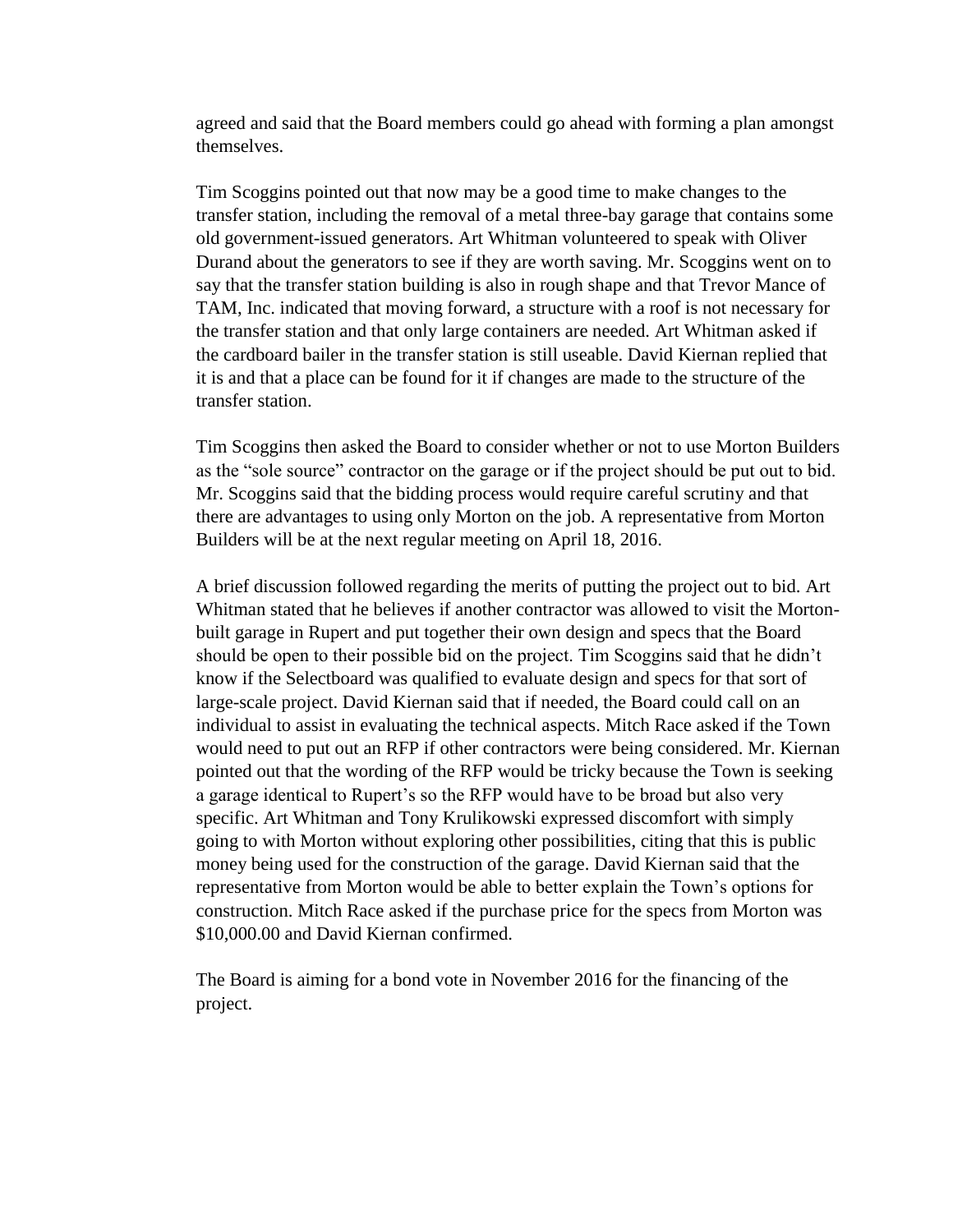#### **b. Dailey Building**

Tim Scoggins said that there has long been talk about moving Town Hall to the former Dailey building on Route 7A in Shaftsbury and that now the owners (Peckham Industries) are motivated to sell or lease the building. The problems with Cole Hall have been outlined many times (crowded, lack of private offices, no real space for public gatherings, the need for extensive repairs) and the space at the former Dailey building is more suited for the Town's needs. A group from the Town has toured the building and made a list of wants and needs for the space. David Kiernan reported that two major items that were identified include the need for an elevator/life and an adequate vault.

Tim Scoggins pointed out that even if the Town were to spend \$100,000.00- \$200,000.00 making improvements to Cole Hall and it would still not meet the Town's needs. Mr. Scoggins went on to say that he believed a purchase of the Dailey building could be made without raising taxes and that there are options for financing of the property purchase.

Mr. Scoggins then addressed the problem of what to do with Cole Hall, as the Deed to the property states that the building must be used for Town purposes or as a memorial to Uriah Cole. The options on the table are to give the building back to the Cole family (unlikely), sell/donate the building or repurpose the space.

Mr. Scoggins said that negotiations with Peckham are ongoing and that he hoped that a decision would be made by November.

## **c. Zoning Bylaws Rewrite**

Mr. Scoggins reported that the review and rewrite of the Zoning Bylaws would be an ongoing project for this year. The current Bylaws are confusing, hard to follow and impose limits on commerce in commercials zones. The current Bylaws were written based on a generic template that is approximately 30 years old. The new Bylaws will be customized to the Town's needs. The rewrite has been made possible by an \$11,000 municipal planning grant through BCRC, with the Town matching \$2,000.00 in funds.

Mr. Scoggins said that he hoped the public would vote on the changes by Australian ballot in March 2017.

#### **d. Southern Vermont Economic Development Zone (SVEDZ)**

Tim Scoggins reminded the Board that based on a report on the economy in Southern Vermont, both the Shaftsbury and Bennington Selectboards had pledged a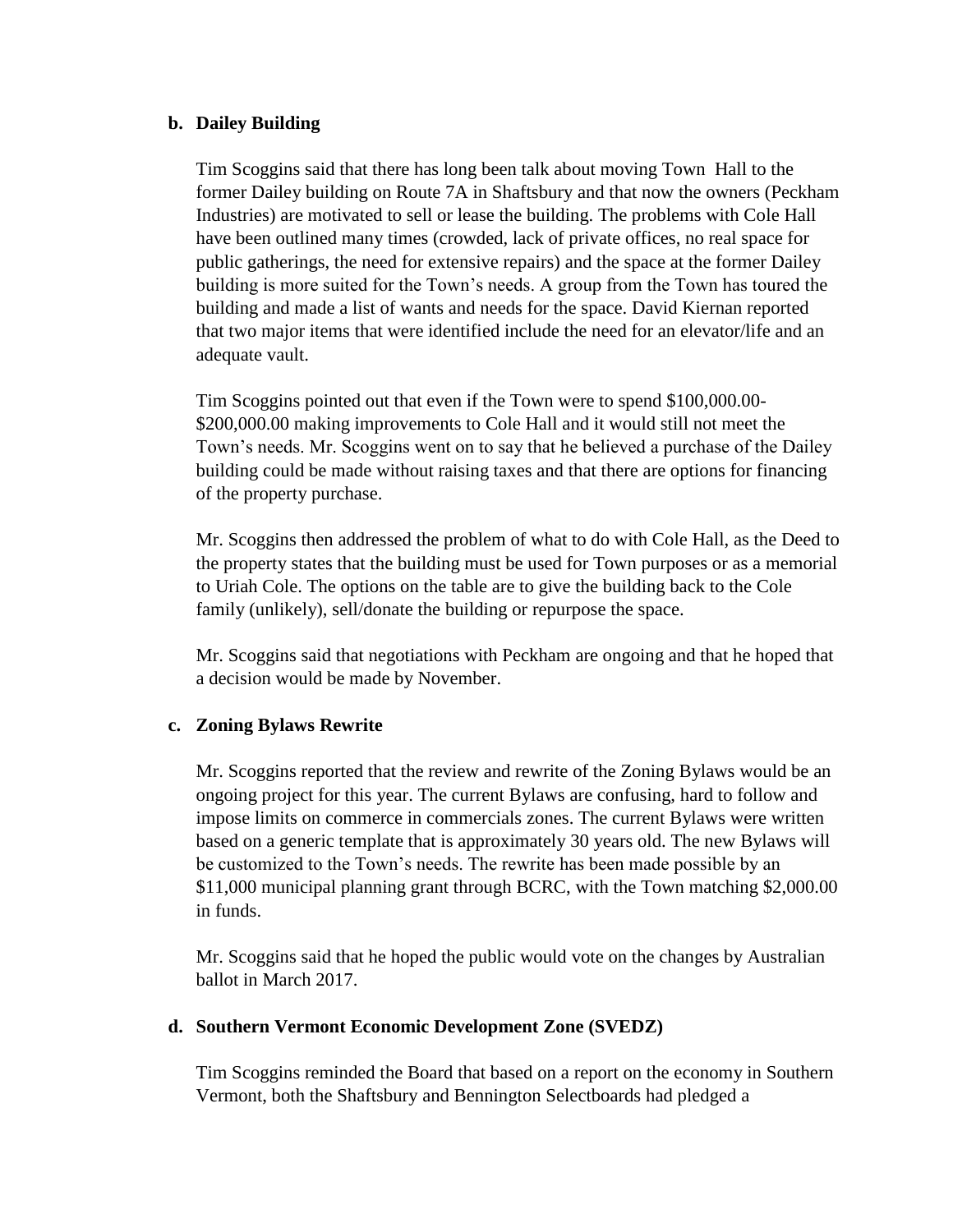proportional share of money to formation of region-wide CEDs. Mr. Scoggins also reported that a proposed \$50,000.00 State grant is now moving through the legislature to assist in the formation of CEDs. Mr. Scoggins said that the hope is that BCRC, Selectboards and other agencies will work to create regional CEDs along with Windham County.

David Kiernan asked if the Town would be forming a separate committee or electing a point person for interaction with the CEDs. Mr. Scoggins replied that much would be determined by the money moving through the legislature. Art Whitman asked who would be representing Shaftsbury and Mr. Scoggins said that remains to be seen but that he believed that there is a role for Selectboards in the CEDs Art Whitman then said that the Economic Development Committee was in a holding pattern until more information was received about the CEDs.

#### **e. Long Term Personnel Strategy for Water Department**

Tim Scoggins stated that the Water Superintendent, Jim McGinnis, and the Assistant Superintendent, Joe Hermann, are both hoping to retire soon. Ken Harrington asked if the Water Superintendent position could be combined with a position on the road crew. Mr. Scoggins replied that any position must be clustered with other positions within the Town as the Water Superintendent job requires certification. David Kiernan said that everything is on the table for this possible combination position: parks, plowing, water.

A brief discussion followed regarding the other options previously discussed regarding the maintenance of the Shaftsbury water system. Ken Harrington asked if North Bennington was interested in taking over the water and Mr. Kiernan said that they were not. Contract services are also an option but may be hard to find in this area.

Tim Scoggins said that this may be an opportunity to maximize an employee and that the Town does not want to lose the institutional knowledge from McGinnis and Hermann. A decision is hoped to be made by the end of 2016.

#### **10. Town Parks**

David Kiernan reported that the well at Howard Park should be up and running soon. Art Whitman asked if resodding of the baseball infield would be possible by the end of this week. David Kiernan replied that the water tests from the well would need to be completed and that some piping would need to be done first. Mr. Kiernan said that two weeks would probably be a more reasonable estimate for the resodding project. Mr. Kiernan said that he would also be looking into the security system updates.